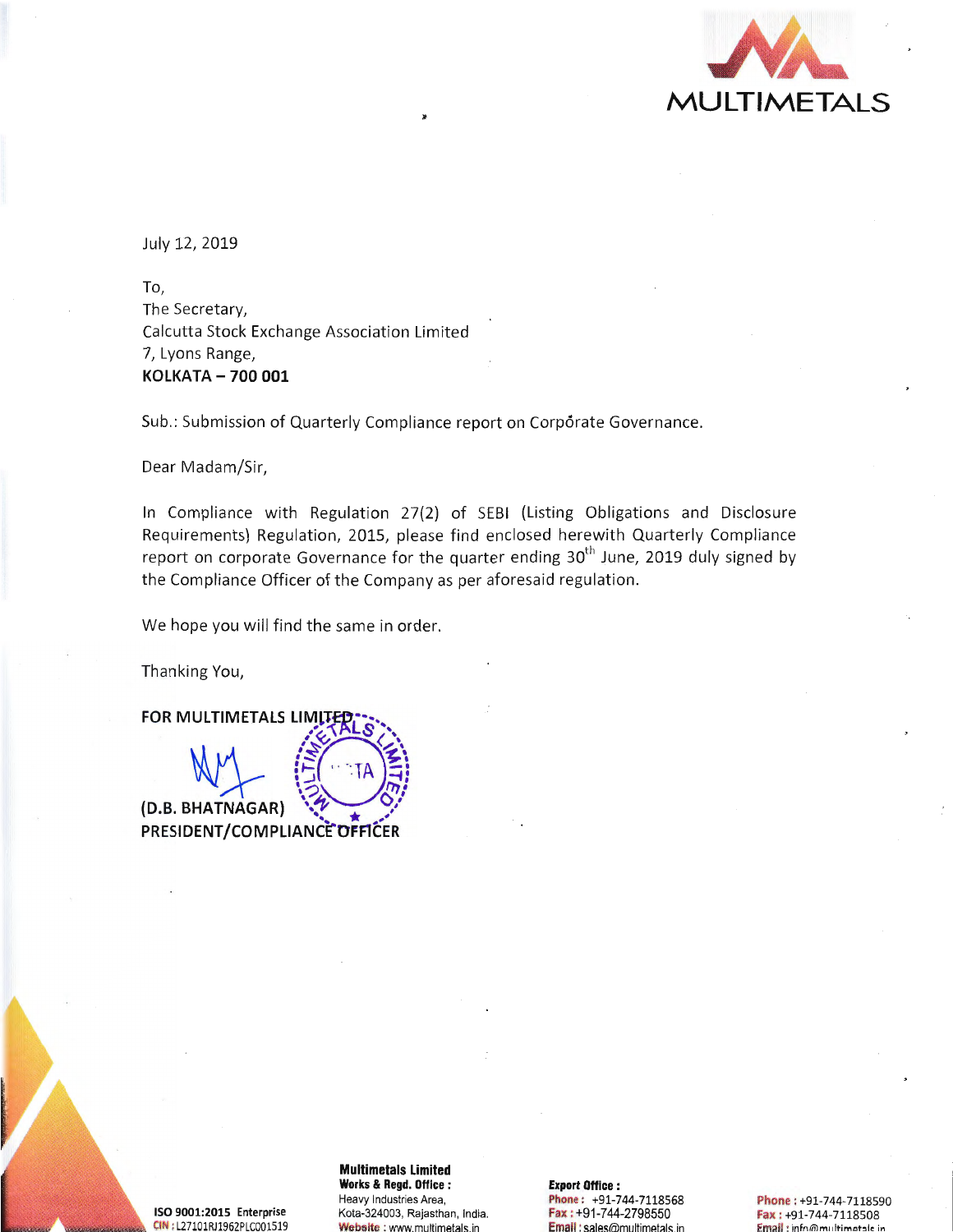

## Format to be submitted by listed entity on quarterly basis

In Compliance with Regulation 27(2) of SEBI (Listing Obligations and Disclosure Requirements) Regulation, 2015

- 1. Name of Listed Entity: Multi metals Limited
- 2. Quarter ending: 30<sup>th</sup> June, 2019

| Ι.                                 |                                |           | <b>Composition of Board of Directors</b>                                              |                                                                              |                              |                                                                                              |                                                                                                                        |                                                                                                                                                         |
|------------------------------------|--------------------------------|-----------|---------------------------------------------------------------------------------------|------------------------------------------------------------------------------|------------------------------|----------------------------------------------------------------------------------------------|------------------------------------------------------------------------------------------------------------------------|---------------------------------------------------------------------------------------------------------------------------------------------------------|
| <b>Title</b><br>(Mr.<br>/Mrs<br>.) | Name of the<br><b>Director</b> | PAN / DIN | Category<br>(Chairperson/<br>Executive/No<br>n-Executive/<br>Independent/<br>Nominee) | Date of<br>appointme<br>nt in<br>Current<br>Term <sup>*</sup> /<br>Cessation | Tenu<br>re                   | No. of<br>Directorship<br>in Listed<br><b>Entities</b><br>including<br>this listed<br>Entity | Number of<br>Membership<br>s in<br>Audit/Stake<br>holder<br><b>Committee(s</b><br>) including<br>this listed<br>entity | No. of Post<br>of<br>Chairperson<br>in<br>Audit/Stake<br>holder<br>Committee(s<br>) held in<br>listed<br>entities<br>including<br>this listed<br>entity |
| Mr.                                | Vasudev<br>Agarwal             | 01217145  | Chairperson                                                                           | 19.03.2005                                                                   |                              | $\mathbf{1}$                                                                                 | $\mathbf 1$                                                                                                            | 1                                                                                                                                                       |
| Mr.                                | Rajendra<br>Agarwal            | 00345629  | Executive<br>Director (MD)                                                            | 02.03.2016                                                                   |                              | $1\,$                                                                                        | $\mathbf{1}$                                                                                                           |                                                                                                                                                         |
| Mr.                                | Aashish<br>Maheshwari          | 00345457  | Independent<br>Director                                                               | 01.04.2014                                                                   | 63<br>Mon<br>th              | $\mathbf{1}$                                                                                 | 5                                                                                                                      | $1\,$                                                                                                                                                   |
| Mr.                                | Vjay Kumar<br>Jain             | 00383337  | Independent<br>Director                                                               | 01.04.2014                                                                   | 63<br>Mon <sup>'</sup><br>th | $1\,$                                                                                        | $\overline{4}$                                                                                                         | $\overline{2}$                                                                                                                                          |
| Mr.                                | Nitin<br>Agarwal               | 00383246  | Executive<br>Director<br>(WTD)                                                        | 01.02.2016                                                                   |                              | $\mathbf{1}$                                                                                 | $\mathbf{1}$                                                                                                           |                                                                                                                                                         |
| Mrs.                               | Priyanka<br>Agarwal            | 01489930  | Executive<br>Director<br>(WTD)                                                        | 01.02.2016                                                                   |                              | $\mathbf{1}$                                                                                 | $\mathbf{1}$                                                                                                           |                                                                                                                                                         |
| Mrs.                               | Anita<br>Agrawal               | 02602741  | Independent<br>Director                                                               | 23.07.2018                                                                   | 11<br>Mon<br>th              | $1\,$                                                                                        | $\overline{3}$                                                                                                         | $1\,$                                                                                                                                                   |
| Mr.                                | Akash Kabra                    | 06659132  | Independent<br>Director                                                               | 01.04.2014                                                                   | 63<br>Mon<br>th              | $\mathbf 1$                                                                                  |                                                                                                                        |                                                                                                                                                         |

A

l.

 $\begin{picture}(180,10) \put(0,0){\line(1,0){100}} \put(15,0){\line(1,0){100}} \put(15,0){\line(1,0){100}} \put(15,0){\line(1,0){100}} \put(15,0){\line(1,0){100}} \put(15,0){\line(1,0){100}} \put(15,0){\line(1,0){100}} \put(15,0){\line(1,0){100}} \put(15,0){\line(1,0){100}} \put(15,0){\line(1,0){100}} \put(15,0){\line(1,0){100}}$ Multimetals Limited<br>
Works & Regd. Office :<br>
Heavy Industries Area, **Phone :** +91-744-7118568<br>
Phone : +91-744-7118590 Heavy Industries Area, Phone : +91-744-7118568•• .... \* ...... hone : +91-744-7118S90 ISO 9001:201S Enterprise Kota-324003, Rajasthan, India. Fax : +91-744-2798550 ...... Fax : +91-744-7118508 CIN : L27101RJ1962PLC001519 Website : www.multimetals.in Email : sales@multimetals.in Email : info@multimetals.in

 $5. N$  $7 \frac{1}{4}$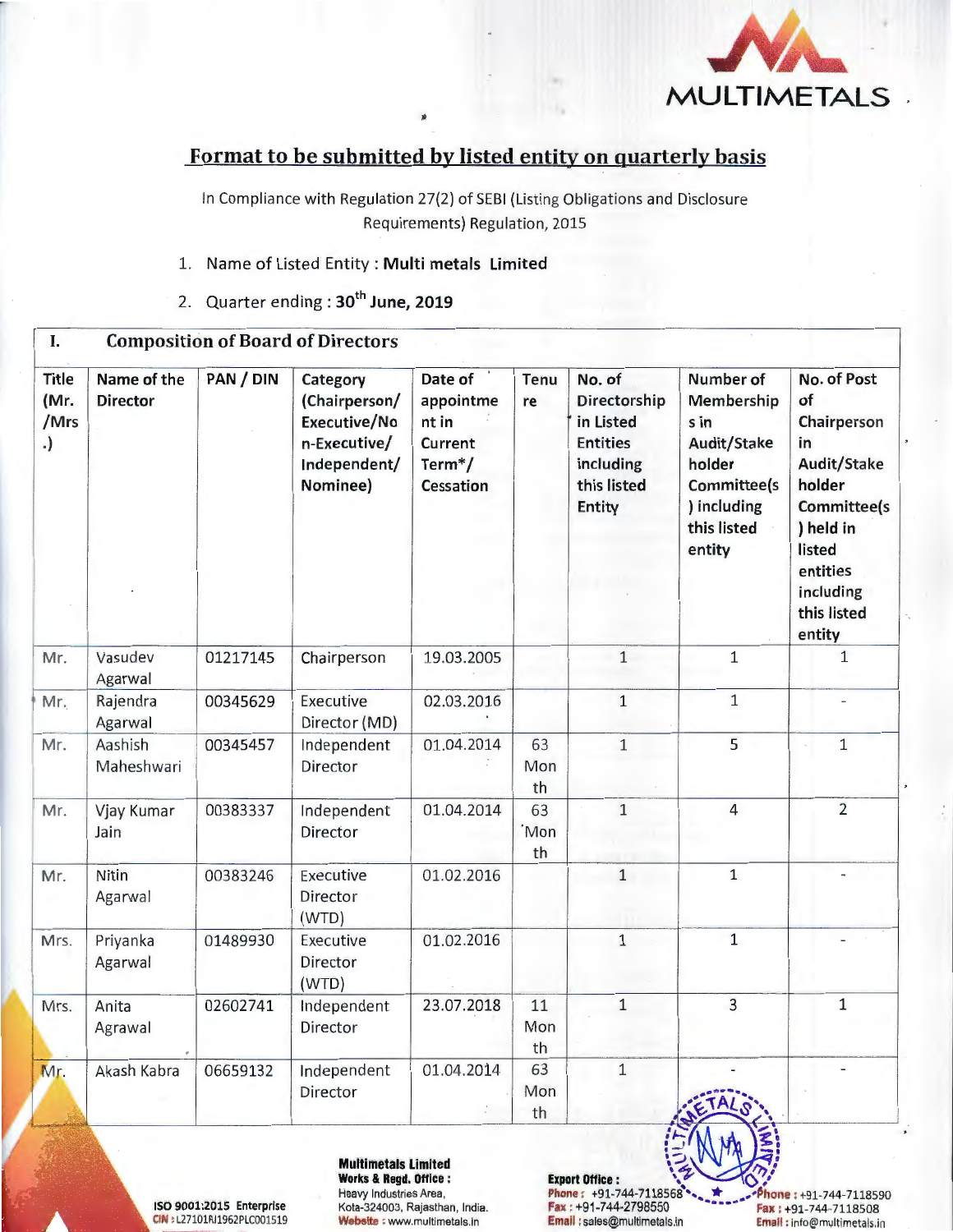

| <b>Composition of Committees</b><br>П.                                                | ж                                                                                                              |                                                                                                          |                                                                           |  |
|---------------------------------------------------------------------------------------|----------------------------------------------------------------------------------------------------------------|----------------------------------------------------------------------------------------------------------|---------------------------------------------------------------------------|--|
| <b>Name of Committee</b>                                                              | <b>Name of Committee</b><br>members                                                                            | Category<br>(Chairperson/Executive/Non Executive<br>/Independent/Nominee)                                |                                                                           |  |
| <b>Audit Committee</b>                                                                | Aashish Maheshwari<br>1.<br>Vijay Kumar Jain<br>2.<br>Anita Agrawal<br>3.                                      | Independent(Chairman)<br>Independent<br>Independent                                                      |                                                                           |  |
| <b>Nomination &amp; Remuneration</b><br>Committee                                     | Vijay Kumar Jain<br>1.<br>Aashish Maheshwari<br>2.<br>Anita Agrawal<br>3.                                      | Independent (Chairman)<br>Independent<br>Independent                                                     |                                                                           |  |
| Risk Management Committee(if<br>applicable)                                           | Not Applicable                                                                                                 | Not Applicable                                                                                           |                                                                           |  |
| <b>Corporate Social Responsibility</b><br>(CSR) Committee                             | Anita Agrawal<br>1.<br>Vijay Kumar Jain<br>2.<br>Aashish Maheshwari<br>3.                                      | Independent (Chairman)<br>Independent<br>Independent                                                     |                                                                           |  |
| <b>Investors Grievance</b><br>Committee/Stakeholders<br><b>Relationship Committee</b> | Vijay Kumar Jain<br>1.<br>Aashish Maheshwari<br>2.<br>Priyanka Agarwal<br>3.                                   | Independent Director (Chairman)<br>Independent Director<br><b>Executive Director</b>                     |                                                                           |  |
| <b>Share Transfer Committee</b>                                                       | Vasudev Agarwal<br>$\mathbf{1}$ .<br>Rajendra Agarwal<br>2.<br>Nitin Agarwal<br>3.<br>Aashish Maheshwari<br>4. | Chairperson (Chairman)<br><b>Executive Director</b><br><b>Executive Director</b><br>Independent Director |                                                                           |  |
| Ш.<br><b>Meeting of Board of Directors</b>                                            |                                                                                                                |                                                                                                          |                                                                           |  |
| Date(s) of Meeting (if any) in the<br>previous quarter(s)                             | Date(s) of Meeting (if any) in the relevant<br>quarter                                                         |                                                                                                          | Maximum Gap between any two'<br>consecutive meetings in number<br>of days |  |
| 11.02.2019                                                                            | 29.05.2019                                                                                                     |                                                                                                          | 107 days                                                                  |  |
| <b>Meeting of Committees-Audit Committees</b><br>IV.                                  |                                                                                                                |                                                                                                          |                                                                           |  |

| Date(s) of Meeting (if any) in the<br>previous quarter(s) | Whether requirement of<br><b>Quorum met (details)</b> | Date(s) of Meeting<br>(if any) in the<br>relevant quarter | <b>Maximum Gap</b><br>between any two<br>consecutive meetings<br>in number of days* |
|-----------------------------------------------------------|-------------------------------------------------------|-----------------------------------------------------------|-------------------------------------------------------------------------------------|
| 11.02.2019                                                | YES                                                   | 29.05.2019                                                | 107 days                                                                            |
|                                                           |                                                       |                                                           |                                                                                     |

## v. Related Party Transactions

CIN: L27101RJ1962PLC001519

| Subject                                                                                                  | <b>Compliance Status (Yes/No/NA)</b>                                                                                                                    |                                                                          |
|----------------------------------------------------------------------------------------------------------|---------------------------------------------------------------------------------------------------------------------------------------------------------|--------------------------------------------------------------------------|
| Whether prior approval of Audit Committee obtained                                                       | Yes                                                                                                                                                     |                                                                          |
| Whether shareholder approval obtained for material RPT                                                   |                                                                                                                                                         | Not Applicable                                                           |
| Whether details of RPT entered into pursuant to omnibus approval has been<br>reviewed by Audit Committee |                                                                                                                                                         | Not Applicable                                                           |
| ISO 9001:2015 Enterprise                                                                                 | <b>Multimetals Limited</b><br>Export Office<br>Works & Regd. Office:<br>Heavy Industries Area,<br>Fax: +91-744 270855<br>Kota-324003, Rajasthan, India. | Phone: +94-744-7118568<br>Phone: +91-744-7118590<br>Fax: +91-744-7118508 |

Website : www.multimetals.in

Email : sales@multimetals.in

Email: info@multimetals.in